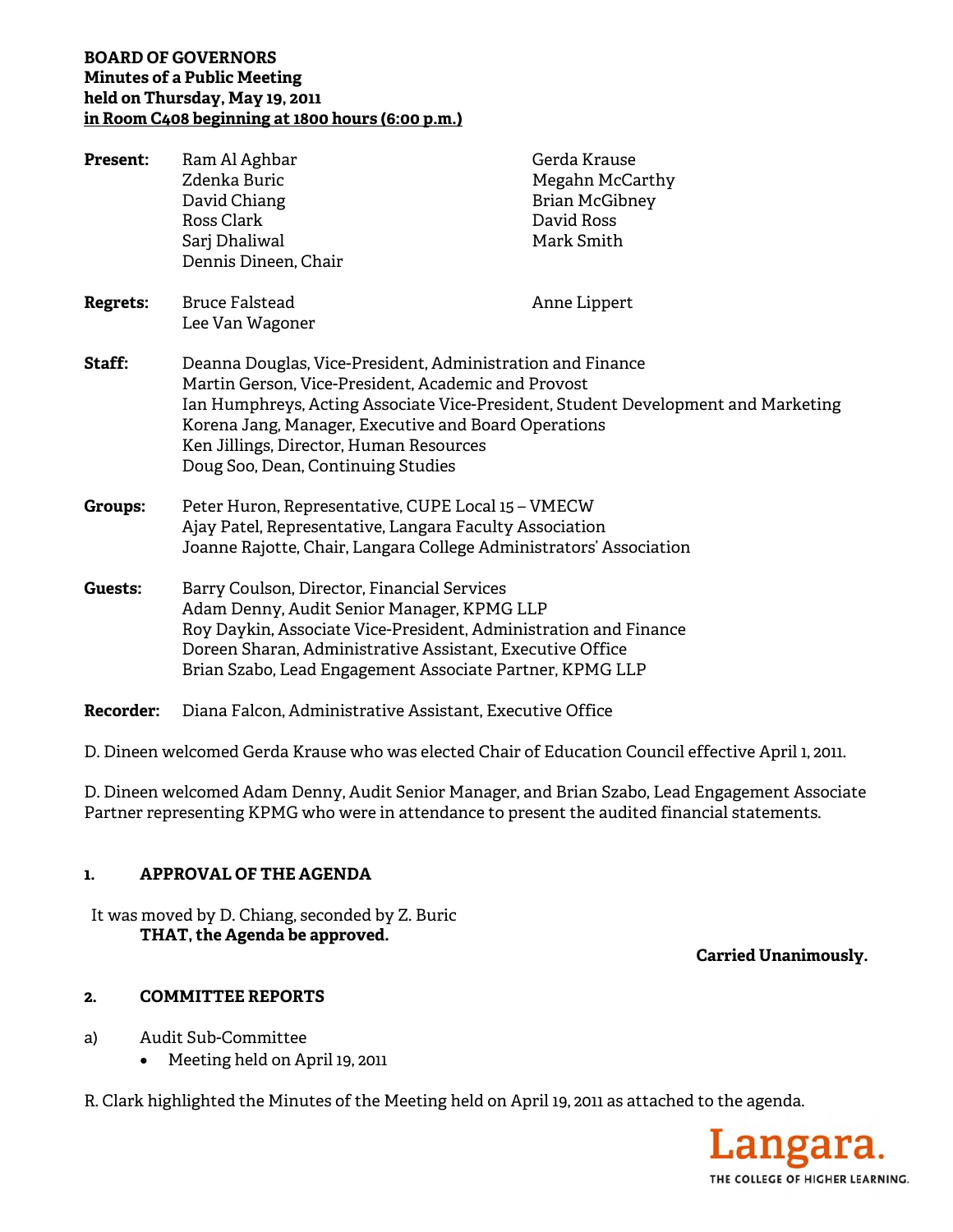- Meeting held on May 19, 2011
	- Audited Financial Statements, Audit Findings Report and Management Letter for the Year ended March 31, 2011.

R. Clark also highlighted the meeting held on May 19, 2011 noting that the Audited Financial Statements, and the Audited Findings Report and Management Letter were reviewed.

R. Clark highlighted a memo distributed at the table (and attached to these minutes) noting the following error in Note 10(a) "Vacation and other employee benefits" of the financial statements:

- The 2011 amount for Other accumulated benefits is overstated by \$40,000 the correct amount is \$887,114.
- The 2011 Balance, end of year, is also overstated by \$40,000 the correct amount is \$4,844,774.

As a result of this discrepancy, the Note does not agree to the Statement of Financial Position, which is correctly stated. It was noted that these corrections have been made to the financial statements.

In response to a Board member's inquiry regarding the adjustment that was made due to asset retirement obligations, B. Szabo noted that the removal of any potential asbestos-containing materials that would occur during a major renovation or demolition and that the cost incurred to do this would be at the end of the useful life of the building and would therefore not meet the definition of an asset requirement obligation.

# **3. MOVE TO A BOARD IN-CAMERA MEETING WITH AUDITORS**

At 1809 hours (6:09 p.m.) College employees left the meeting and the appointed and elected Board members held an in-camera meeting with the representatives from KPMG. This portion of the meeting was adjourned at 1818 hours (6:18 p.m.).

# **4. RETURN TO PUBLIC MEETING**

# **a) Approval of Audited Financial Statements**

It was moved by R. Al Aghbar, seconded by S. Dhaliwal **THAT, the Financial Statements of Langara College for the year ended March 31, 2011, be approved as presented.** 

**Carried Unanimously.** 

#### **b) Receipt of Management Letter**

It was moved by R. Clark, seconded by S. Dhaliwal **THAT, the Management Letter be received.** 

**Carried Unanimously.** 

It was noted that A. Denny and B. Szabo left the meeting at 1820 hours (6:20 p.m.).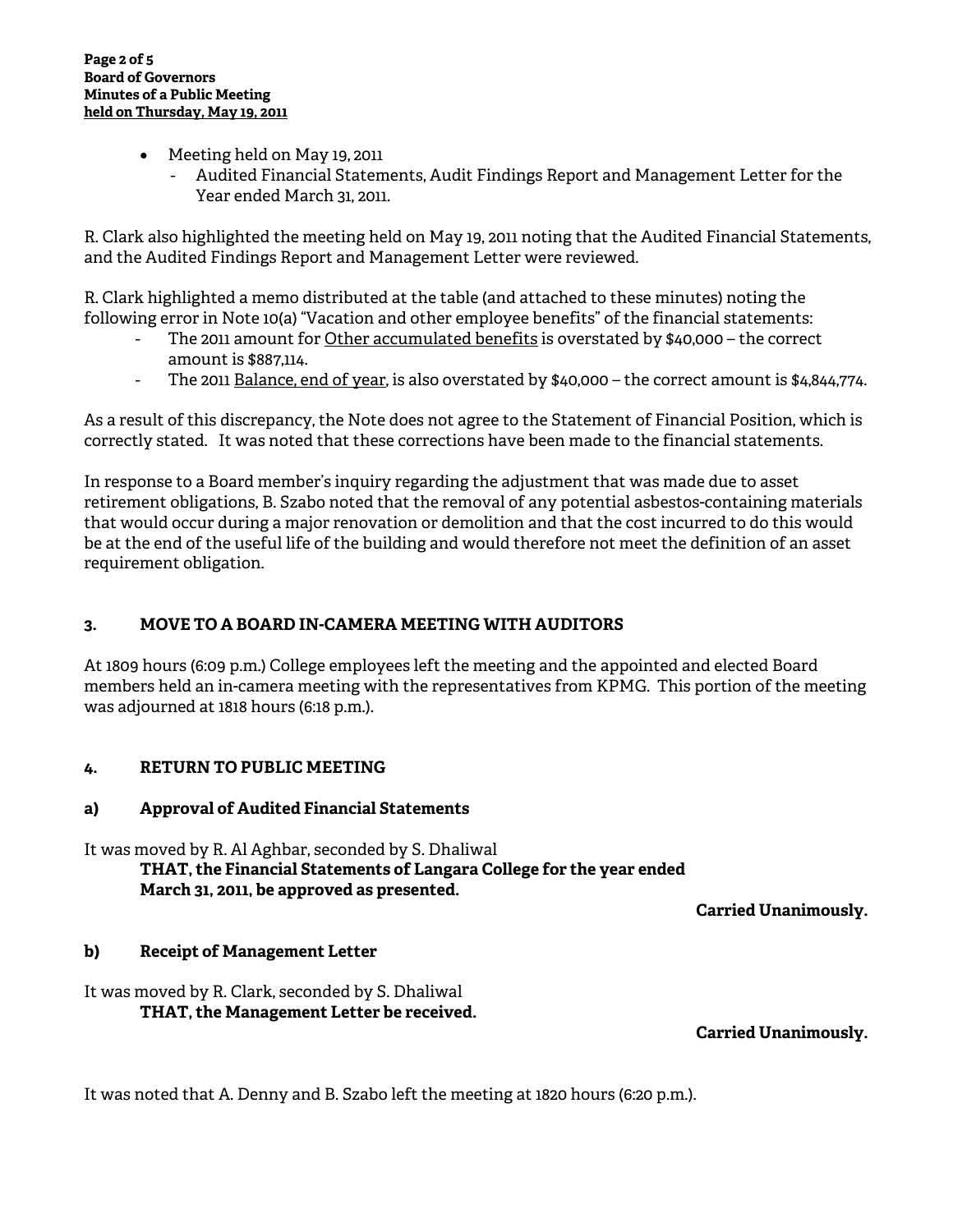### **5. APPROVAL OF THE MINUTES**

#### It was moved by R. Al Aghbar, seconded by D. Chiang **THAT, the Minutes of the Langara College Board Public Meeting held on March 31, 2011 be approved.**

 **Carried Unanimously.** 

#### **6. CHAIR'S REPORT**

### **a) Community Connections**

D. Dineen reviewed the activities as noted in the Community Connections document attached to the agenda. It was announced that the Alumni Association Golf Tournament scheduled for June 16, 2011 has been postponed.

### **b) Annual Fall Retreat**

D. Dineen noted that the annual Board Retreat will be held in October 2011 and invited members to submit agenda items to him, D. Ross or K. Jang for preparation of a draft agenda to be reviewed at the September meeting.

### **7. PRESIDENT'S REPORT**

D. Ross welcomed G. Krause to the Board as the newly elected Chair of Education Council, long-time faculty member, and Chair of the Mathematics and Sciences Division.

D. Ross referenced his memo dated May 12, 2011, attached to the agenda which highlighted College events that occurred in April and May 2011. Of particular note was the highly successful "Style Your Future" event organized by Business students and presented by Continuing Studies and Co-operative Education.

D. Ross provided an update on summer term enrolment, fall term applications, growth in Continuing Studies and International Education, the College's financial position, and provincial and federal elections and budget.

# **8. FOR APPROVAL**

# **a) Disposal of Asset by Lease Agreement**

D. Douglas referenced her memo dated May 12, 2011 attached to the agenda noting that students and employees have lobbied for several years for a community garden to be situated in locations adjacent to and on campus. She noted that the Langara Community Garden Society, established in 2009, will manage the garden with no requirement for College involvement. Further investigation of community gardens with the City of Vancouver revealed that a license could be issued in place of a lease agreement.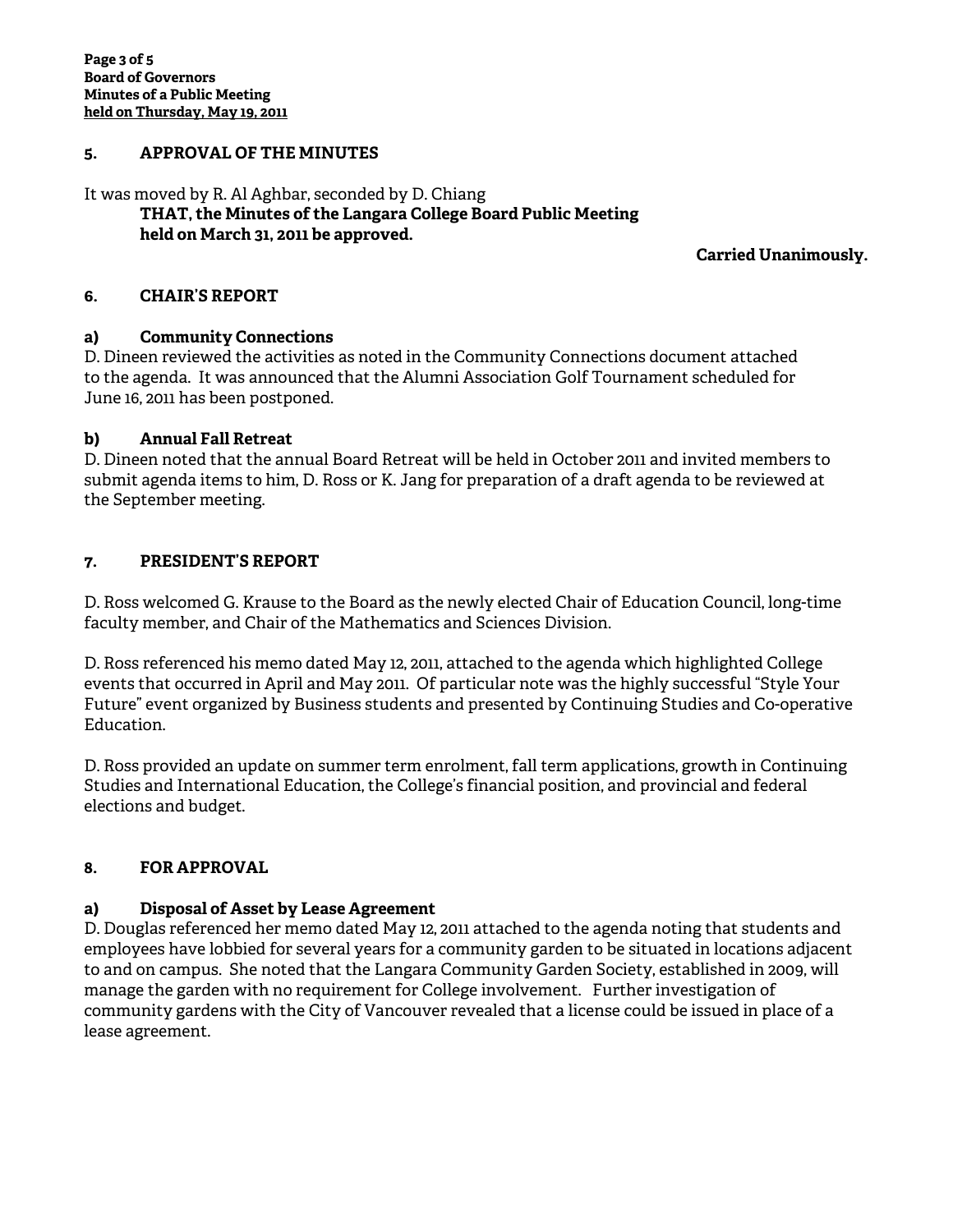It was moved by R. Clark, seconded by R. Al Aghbar

**THAT, the College seek approval from the Minister of Advanced Education and the Minister of Finance to Dispose of an Asset by a Five-Year Lease or License, with an option to renew for another five years, with the Langara Community Garden Society.** 

**Carried Unanimously.**

# **9. FOR INFORMATION**

# **a) Notice of Election of Board Vice-Chair at June meeting**

D. Dineen noted that Anne Lippert's term as Board Vice-Chair will end on July 31, 2011 and reminded Board members of the process for nomination and election for Board Vice-Chair to be held at the June Board Meeting.

### **b) FTE Enrolment Report for the Year ended March 31, 2011**

D. Douglas presented the FTE Enrolment Report for the Year ended March 31, 2011 attached to the agenda for information.

In response to a Board member's question, M. Gerson provided an update on degree program development. He noted that the degree moratorium has been lifted and the study and its recommendations have been submitted to the Ministry and are expected to be released in the near future.

# **10. EDUCATION COUNCIL REPORT**

# **a) Report of the Meeting held on April 19, 2011**

G. Krause highlighted the summary report of the Education Council meeting held on April 19, 2011 attached to the agenda and noted program and course changes as described in the report. She also noted a correction as follows:

#### **H) Other Business**

 **b) Memorandum of Understanding – Simon Fraser University and Langara College** Remove "the Langara College Board of Governors" and replace with "Senior Management."

In response to a question, G. Krause responded that the outdated Education Council Bylaws are being reviewed and updated to conform to current legislation.

The Education Council Summary Report for April 19, 2011 was received for information.

#### **11. BOARD MEMBERS' REPORT**

Nil.